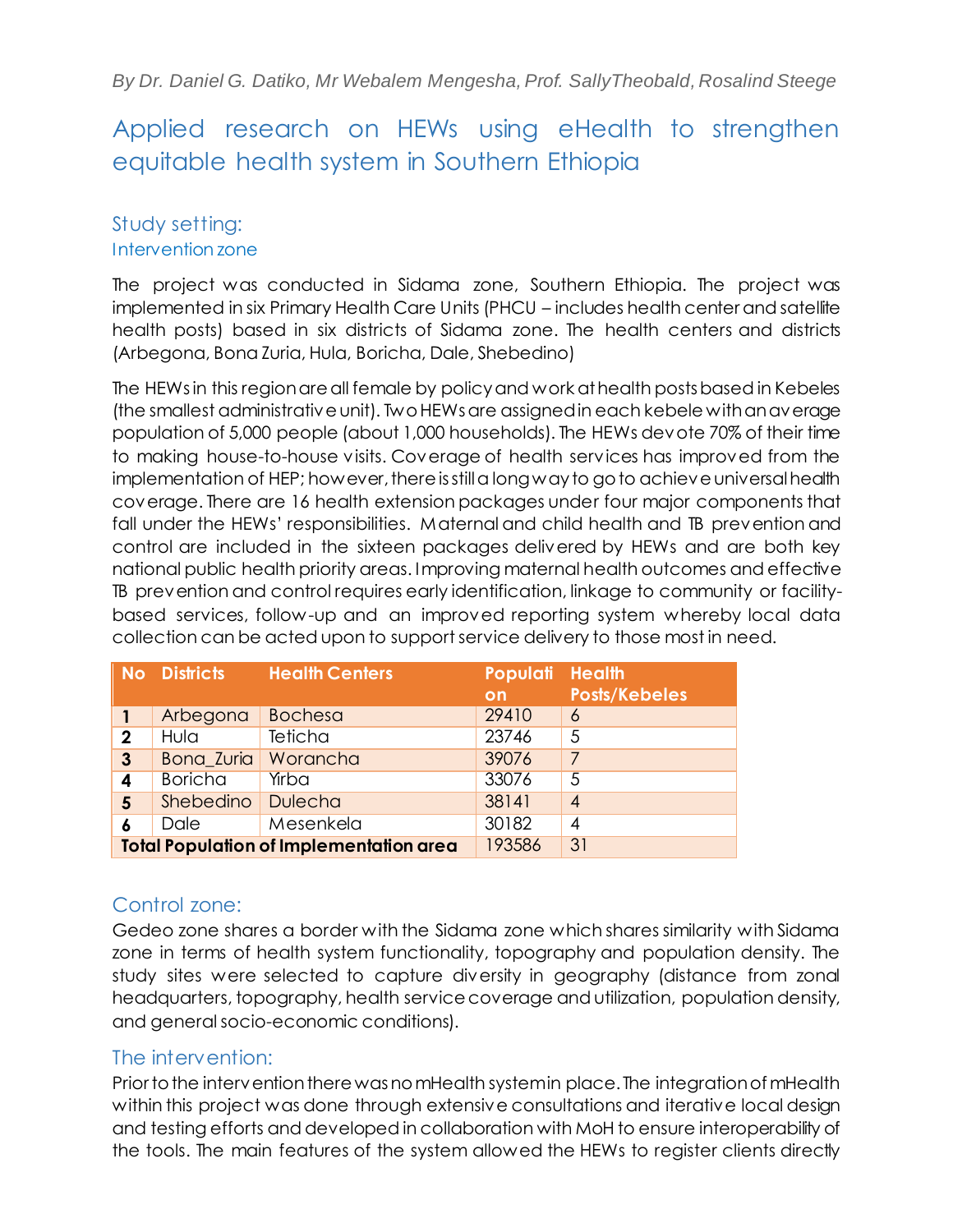onto the m-health platform data was then stored and uploaded to the cloud when network connection was available and immediately available to higher levels of the health system to track. To support the HEWs in their workload, text messages were sent out to remind HEWs to follow up with patients (see Diagram 1). The intervention had a strong focus on training and sensitization programs to strengthen incentives and lay the foundation for sustained positive change among the female HEWs, their supervisors and decision-makers. A carefully designed engagement strategy was used to ensure ongoing communication and problem solving throughout the different stages of the project, through the set-up of a technical working group and district level meetings for example.



# **Commcare Application Process**

Diagram 1 Commcare Application Process

# Improving maternal health and TB control efforts:

Maternal health service delivery and TB prevention and control efforts were among the top public health priorities of the country. Hence, the project is aligned with the national priorities and has continued supporting the implementation in rural districts of Sidama zone. Compared to the baseline data, increases were observed in the number of pregnant women identified, presumptive cases referred and TB cases detected. These activities ultimately increased skilled delivery and TB patient follow up and hence demonstrate that using mobile data capturing and reminders as main tool support detection, adherence to care and utilization.

# **Key results**

- Feasibility of implementing mHealth in rural communities of southern Ethiopia
- Use of mHealth to improve patient or client care in communities
- **Strengthened key stallholder's engagement**
- Real time action and local problem solving
- Improved data quality, accuracy and management
- **Improve service quality and uptake**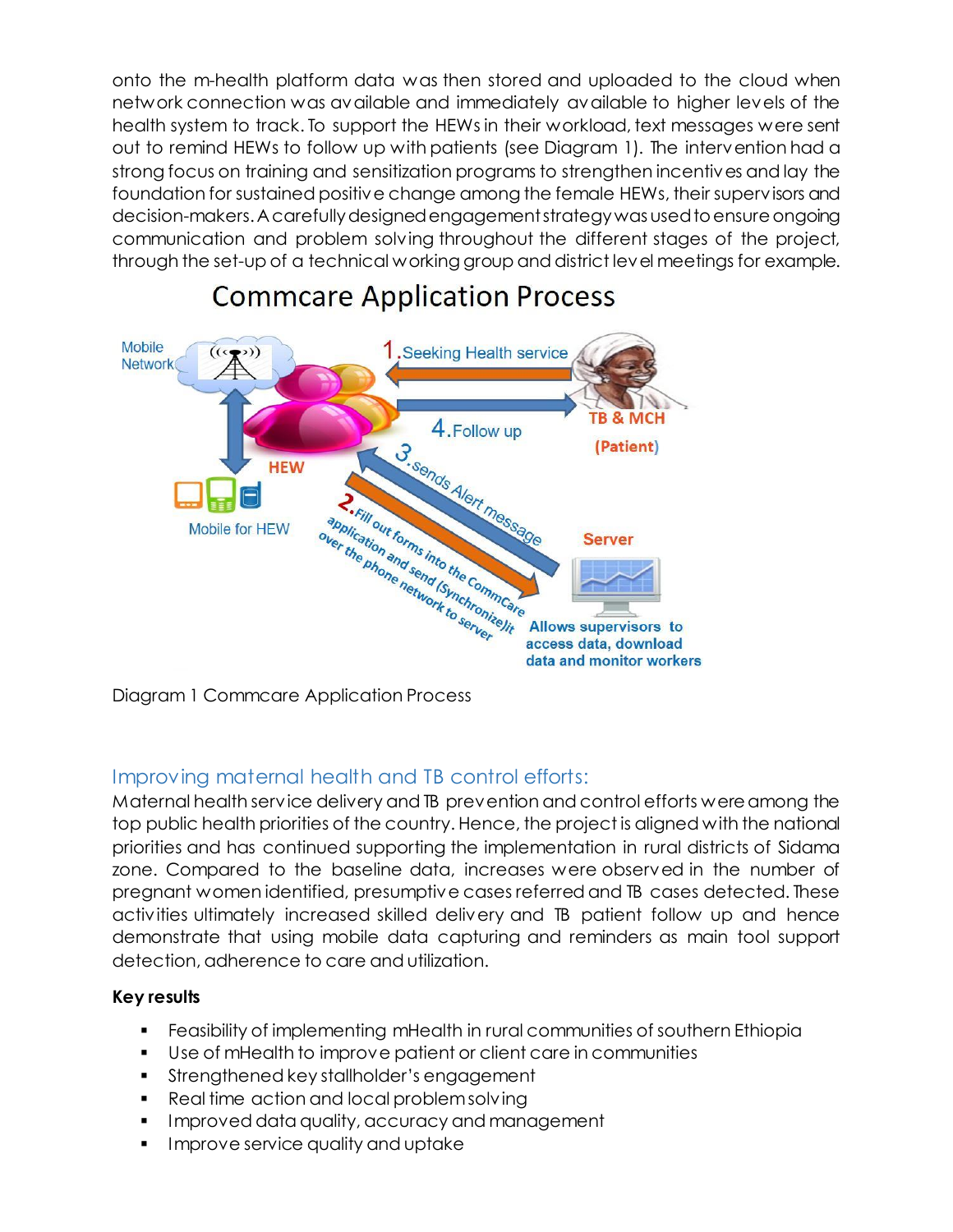**Increase Participation of stakeholder** 

### **Challenges**

- Power failure is the main challenge to make Lab test. In addition to this it is impossible to collect Clients data early.
- Network problems made HEWs unable to synchronize data to the server early.
- **Health campaign made by Government and other Partners.**

### **Strengthening the generation and use of knowledge**

REACH Ethiopia staff participated in 1st International Symposium of CHWs in Kampala, Uganda from 21st-23rd February 2017 and presented on our work and again at the 4th Global Symposium on Health Systems Research in Vancouver convention center, Canada from 14-18 Nov 2017 on Women health extension workers: "*core players using eHealth to strengthen equitable health systems by responding to community health needs in Southern Ethiopia*." The project has generated evidence to be shared and created a pool of researchers and implementers in the community to continue efforts to strengthen and generate evidence based health information for decision making in the project areas. It has also ignited the interest of partners to engage in mobile health in the country. Our office had discussion with JSI to explore the possibility of working together after we have shared our experience in Kampala, Uganda.

### **Sustainability and way forward**

The involvement of all stakeholders: target beneficiaries, target woredas, zones and regional pertinent and funding partner in all project cycle form a common understanding of the project phase in. In addition to these, clearly spelled out each stakeholder responsibility in the project agreement and signed by all concerned parties also figure out a proper ground for the intended project phase in strategy. We closely worked with the MoH at all levels using the existing health structure which would make it easy to undertake.

It is the responsibility of the government to continue undertaking the health service delivery in the community. REACH Ethiopia will take the responsibility to ensure and fill the gaps to address the common health problems by providing service to our community. The project work started with a clear understanding among all the stakeholders and will be paralleled by informing the progress to the respective bodies regularly which will create a platform.

*Pictures below describe Catchment meetings, Regional meetings, National Dissemination meetings with stakeholders for a purpose of Sharing experience & Case findings, Review results and lessons learned and share ideas on further customization of the findings and expansion.*